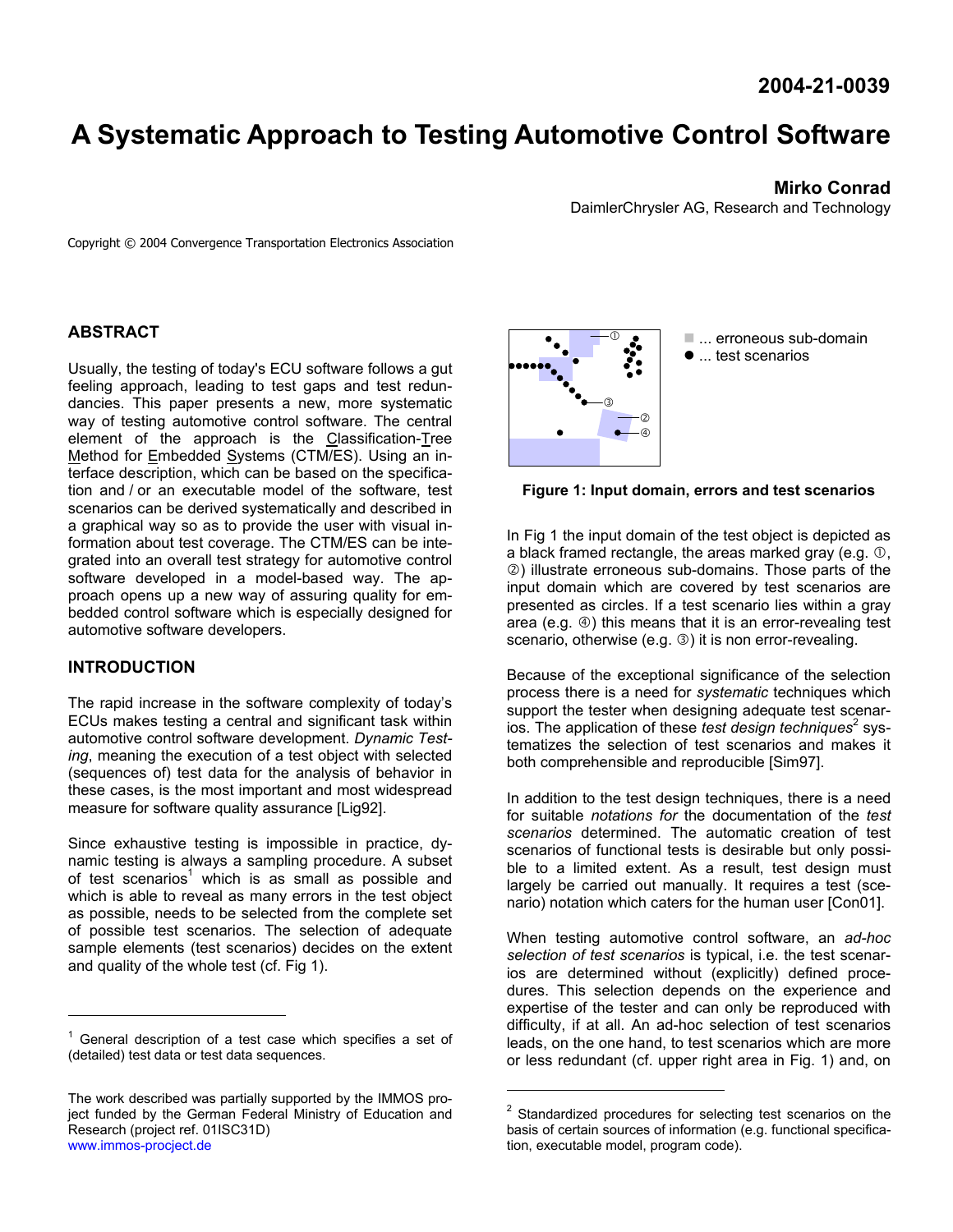the other hand, to test gaps (cf. lower left area in Fig. 1). Moreover, one factor at a time testing is typical, i.e. only variations in single influencing variables take place (cf. test scenarios arranged like beads on a string in Fig 1). As a rule, it is impossible to make statements as to the quality or completeness of the ad-hoc test scenarios. With regard to the number of test scenarios, their level of error detection is often inadequate.

The test notations which are often used when developing automotive control software, such as the direct description of the test scenarios in the form of time-dependent value courses or the use of test scripts, lead to a description of test scenarios on a very low level of abstraction, making maintainability and reuse difficult. In addition, the methodical support for the use of the notations is insufficient.

Those software test design techniques which are methodically well-founded and which exist in the area of general software engineering, are often tailored towards administrative or scientific software. They are not sufficiently adapted to the specifics of embedded automotive control systems and can therefore not be transferred just like that. The temporal aspects of the test scenarios, in particular, are not suitably taken into account.

In order to effectively minimize these deficits, the Classification-Tree Method for Embedded Systems (CTM/ES), an efficient procedure for the selection and description of test scenarios for embedded automotive software, was developed.

# **THE CLASSIFICATION-TREE METHOD FOR EMBEDDED SYSTEMS (CTM/ES)**

The CTM/ES [CDF+99, Con04, LBE+04], an extension of the Classification-Tree Method [GG93], is a black-box test design technique which allows systematic test design for embedded systems and their control software as well as a comprehensive graphical description of timedependent test scenarios by means of abstract signal waveforms that are defined stepwise for each input. The basic concept is to split up the input domain of the test object according to different aspects usually corresponding to different input data sources. The different partitions, called classifications, are subdivided into (input data) equivalence classes. Finally, different combinations of input data classes are selected and arranged into test sequences.

The starting point for the proposed systematic test design approach is an interface description of the test object. Based on this, and by using the Classification-Tree Method for Embedded Systems, the tester can derive test scenarios systematically and describe them graphically. The graphical representation provides the user with visual information about test coverage. Test coverage indicates how well the test scenarios cover the possible test input combinations and is therefore an important test metric.

# Example PedInt

For illustration purposes throughout this paper, a simplified component is used to interpret the pedal positions. This subsystem can be employed as a preprocessing component for various vehicle control systems. The pedal interpretation (short: PedInt) subsystem interprets the current, normalized positions of accelerator and brake pedal (phi Acc, phi Brake) by using the actual vehicle speed (v\_act) as desired torques for drivetrain and brake (T\_des\_Drive, T\_des\_Brake), see [Höt97] for details. Furthermore, two flags (AccPedal, BrakePedal) are calculated which indicate whether or not the pedals are considered to be depressed.

The software requirements on the PedInt subsystem are summarized in Tab 1. For the following considerations, those sub-functions of PedInt should be tested which both flags calculate (SR-PI-01.x).  $\square$ 

#### **Table 1: Software requirements specification of PedInt (excerpt)**

| ID               | Description                                                                                                                                                                                                                  |  |
|------------------|------------------------------------------------------------------------------------------------------------------------------------------------------------------------------------------------------------------------------|--|
| SR-<br>$PI-01$   | <b>Recognition of pedal activation</b><br>If the accelerator or brake pedal is depressed<br>more than a certain threshold value, this is indi-<br>cated with a pedal-specific binary signal.                                 |  |
| SR-<br>$PI-01.1$ | Recognition of brake pedal activation<br>If the brake pedal is depressed more than a<br>threshold value ped min, the BrakePedal flag<br>should be set to the value 1, otherwise to 0.                                        |  |
| SR-<br>$PI-01.2$ | Hysteretic behavior of brake pedal activation<br>No hysteresis is to be expected during brake<br>pedal activation recognition.                                                                                               |  |
| SR-<br>$PI-01.3$ | Recognition of accelerator pedal activation<br>If the accelerator pedal is depressed more than<br>a threshold value ped min, the AccPedal flag<br>should be set to the value 1, otherwise to 0.                              |  |
| SR-<br>PI-01.4   | Hysteretic behavior of accelerator pedal ac-<br>tivation<br>No hysteresis is to be expected during accelera-<br>tor pedal activation recognition.                                                                            |  |
| SR-<br>$PI-02$   | Interpretation of pedal positions<br>Normalized pedal positions for the accelerator<br>and brake pedal should be interpreted as de-<br>sired torques. This should take both comfort and<br>consumption aspects into account. |  |
| SR-<br>$PI-02.1$ | Interpretation of brake pedal position<br>$\left[\ldots\right]$                                                                                                                                                              |  |
| SR-<br>$PI-02.2$ | Interpretation of accelerator pedal position<br>$\left[\ldots\right]$                                                                                                                                                        |  |

#### TEST INTERFACE DETERMINATION

In the first step, the interface which is relevant for the test has to be determined.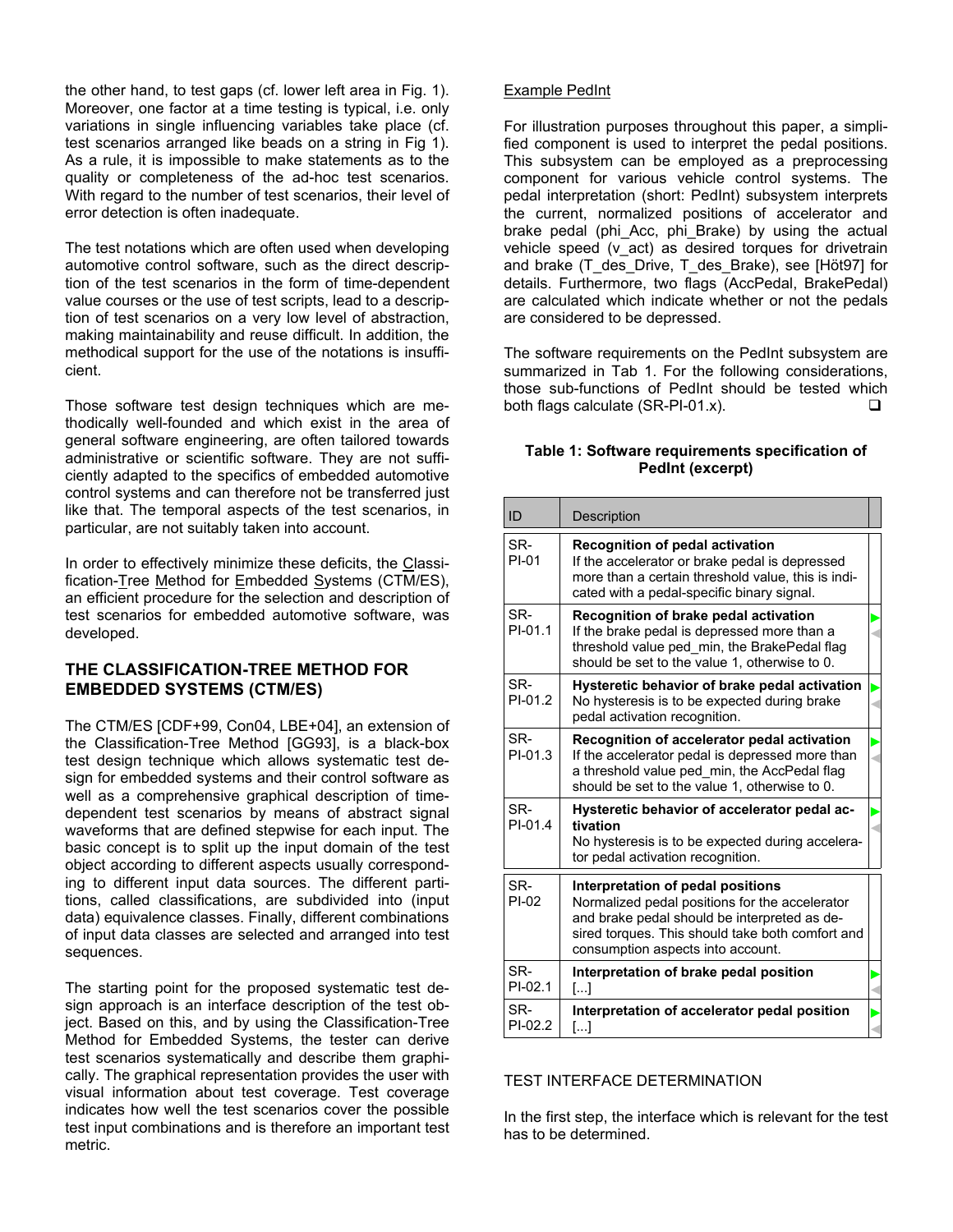Let the basis of further considerations be a test object with n inputs and m outputs (Fig 2). The input interface I' of the test object is represented via the input variables  $i_i$  $(i=1,...,n)$ , the output interface O' via the output variables  $o'$ <sub>i</sub> (j=1,...,m).



**Figure 2: Potential and effective test interface** 

The input variables of the test object form the potential inputs for the test. They are consequently called *potential test input interface*. It is not necessary, however, to use the potential test interface for test object stimulation on a one-to-one basis: values which are fed back, for example, do not need to be predetermined as they are generated by the system environment (e.g.  $i_3$  in Fig. 2). On the other hand, it is often easier to describe a complex input signal by means of the (additive or multiplicative) superposition of two sub-signals. In this case, the two subsignals would be described instead of the potential interface signal (e.g.  $i'_2 = i_2 + i_3$  in Fig. 2). The variables actually used for the test are referred to as *effective test interface*  $I \cup O$ . If there are differences between the potential and the effective interface for a certain test object these have to be mapped onto each other.

In order to test the test object, each input variable of the effective test interface has to be stimulated with a timevariant signal. The output variables have to be recorded. Thus, the effective test interface determines the *signature of the test scenarios* belonging to it:<sup>3</sup>

| Ŀ  | i.*:     | Time $\rightarrow$ I <sub>1</sub> |
|----|----------|-----------------------------------|
|    | $i_n$ .  | Time $\rightarrow$ I <sub>n</sub> |
| Ω÷ | $O_1$ *: | Time $\rightarrow$ O <sub>1</sub> |
|    | ∩…*∶     | Time $\Rightarrow$ O <sub>m</sub> |

#### Example PedInt

l

Table 2 describes the potential test interface  $\mathsf{I}' \cup \mathsf{O}'$  of the PedInt component. For some fundamental test scenarios it is identical with the effective test interface  $I \cup O$ .

#### **Table 2: Interface description of PedInt**

| variable          | $\leftrightarrow$ | unit          | domain      | data type |
|-------------------|-------------------|---------------|-------------|-----------|
| v act             |                   | m/s           | $[-10, 70]$ | real      |
| phi Brake         |                   | $\frac{0}{0}$ | [0, 100]    | real      |
| phi Acc           |                   | $\frac{0}{0}$ | [0, 100]    | real      |
| T des Drive       |                   | Nm            |             | real      |
| T des Brake       |                   | <b>Nm</b>     |             | real      |
| AccPedal          |                   |               | ${0,1}$     | bool      |
| <b>BrakePedal</b> |                   |               | ${0,1}$     | bool      |

Thus, the signature for the fundamental functional test scenarios is as follows $4$ :

| Ŀ. | phi_Acc*, phi_Brake*:       | Time $\rightarrow$ R $ _{[0,100]}$  |
|----|-----------------------------|-------------------------------------|
|    | v act*:                     | Time $\rightarrow$ R  $_{[-10.70]}$ |
| O: | T des Drive*, T des Brake*: | Time $\rightarrow$ R                |
|    | AccPedal*, BrakePedal*:     | Time $\rightarrow$ {0,1}            |
|    |                             |                                     |

#### TEST INPUT PARTITIONING

In a second step, the admissible values of the signals which form the effective input interface must be disjointedly and completely partitioned into (equivalence) classes which are suitable abstractions of individual input values for testing purposes. The partitioning is graphically represented by means of a *classification-tree*.

The partitioning aims to achieve a selection of the individual *equivalence classes* in such a way that they behave homogeneously with respect to the detection of potential errors. That is, the test object behaves either correctly or erroneously for all the values of one class (*uniformity hypothesis*).

A heuristic procedure has proved successful in approaching this ideal partitioning as much as possible in practice. The inputs' data types and value ranges provide the first valuable clues to partitioning: where realvalued data types with minimum and maximum values established are concerned, it is possible, for example, to create a standard class each for the boundary values, for the value of zero and for those intervals in between. Similar standard classifications which are data type-

l

The mapping between the potential and the effective test input interface would then be as follows:

| phi Acc(t) | $=$ phi Acc <sup>*</sup> (t)            |
|------------|-----------------------------------------|
| phi Bra(t) | = phi Bra*(t) + phi Bra noise(t)*rnd(t) |
| $v$ act(t) | $= v$ act <sup>*</sup> (t)              |

 $3$  I<sub>i</sub> and O<sub>i</sub> are the sets of admissible values for the variables i<sub>i</sub> and o<sub>i</sub> respectively.

 $4$  If, however, during a later robustness test, inaccuracies in the recording and A/D conversion of the brake pedal sensor are to be reproduced, it would be possible to additively superpose the corresponding input signal with a noise signal. In order to do this, one would extend the effective test interface with an additional input signal

phi\_Bra\_noise\*: Time  $\rightarrow$  R $|_{[0,1]}$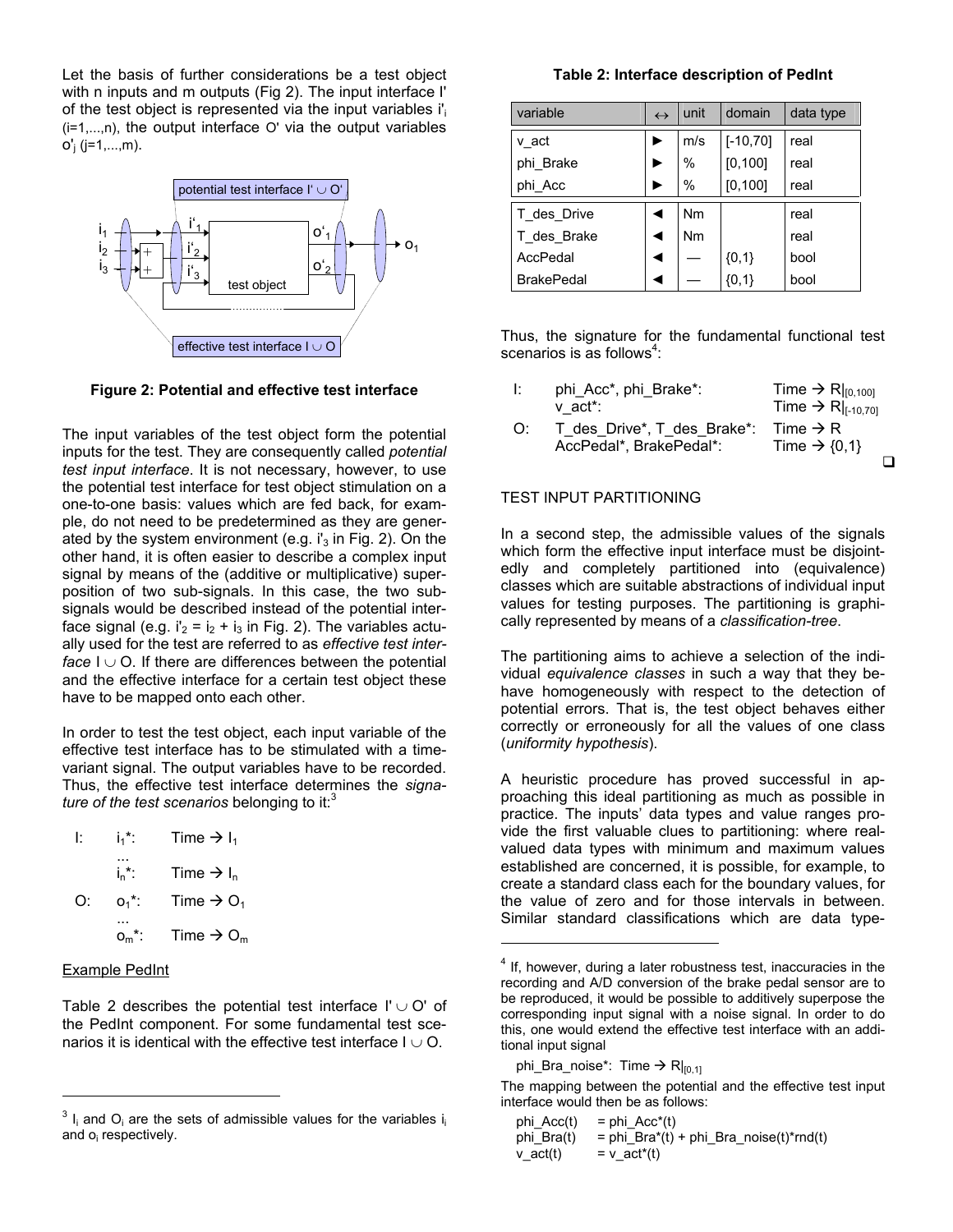specific can also be utilized for different data types [CDS+02, Con04].

In general, the data type-specific, standard classifications are not detailed enough for a systematic test. They have to be refined or modified manually in order to approach partitioning according to the uniformity hypothesis. The quality of the specification and the tester's experience are crucial in this respect.



#### **Figure 3: From test interfaces to classification-trees**

#### Example PedInt

l

The classification-tree for the PedInt example is derived from standard partitioning for real-valued signals for the three effective interface input signals.

According to standard partitioning, the pedal positions which can take values from the range of 0% to 100%, would be partitioned into 3 classes 0, ]0, 100[, and 100. For the vehicle speed the five partitions -10, ]-10,0[, 0,  $]0,70[$ , and 70 are obtained $^5$ .

As v act is only of secondary importance for testing those sub-functions of PedInt which both flags calculate, the standard classification has not been modified there. On the other hand, the evaluation of the pedal positions recognizes a pedal as depressed only if it is activated above a certain threshold value ped\_min. Therefore, the pedal values above and below the threshold should be considered separately because behavior is expected to differ. A class has also been added for the exact threshold value. In order to keep the classification-tree flexible, parameter names were partly used as class boundaries rather than fixed values. The result is a final partitioning of the pedal positions into the classes 0, ]0, ped\_min[, ped min, lped min, 100[, and 100.

The partitioning into classes is visualized by means of a classification-tree (Fig. 3, middle part). The lower part of Fig. 3 shows how the equivalence classes for the individual input variables partition the input domain of the entire test object.

### TEST SCENARIO DETERMINATION

In the third step, test scenarios are determined based on the test input partitioning. The test scenarios describe the course of these inputs over time in a comprehensive, abstract manner. Each scenario captures a data abstraction of the test object's inputs and thus describes – largely independent of detailed test data – what is to be tested.

The classification-tree is used to define the columns of a *combination table*. In order to represent test scenarios in an abstract way, they are decomposed into individual *test steps*. These compose the rows of the combination table according to their temporal order (Fig. 4, upper and middle part).

The input situation for each test step is defined by combining classes of different classifications from the classification-tree. This is done by marking the appropriate tree elements in the main column of the combination table. This leads to a sequence of input situations. The duration of each input situation can be captured by the annotation of time tags in the rightmost column of the combination table (Fig. 4, middle part).



**Figure 4: Defining test sequences** 

Time-dependent behavior, i.e. changing the values of a input over time in successive test steps can be modeled

 $<sup>5</sup>$  [x, y] denotes an interval, closed on both sides, ]x, y[ an inter-</sup> val, open on both sides, with the boundary values x and y.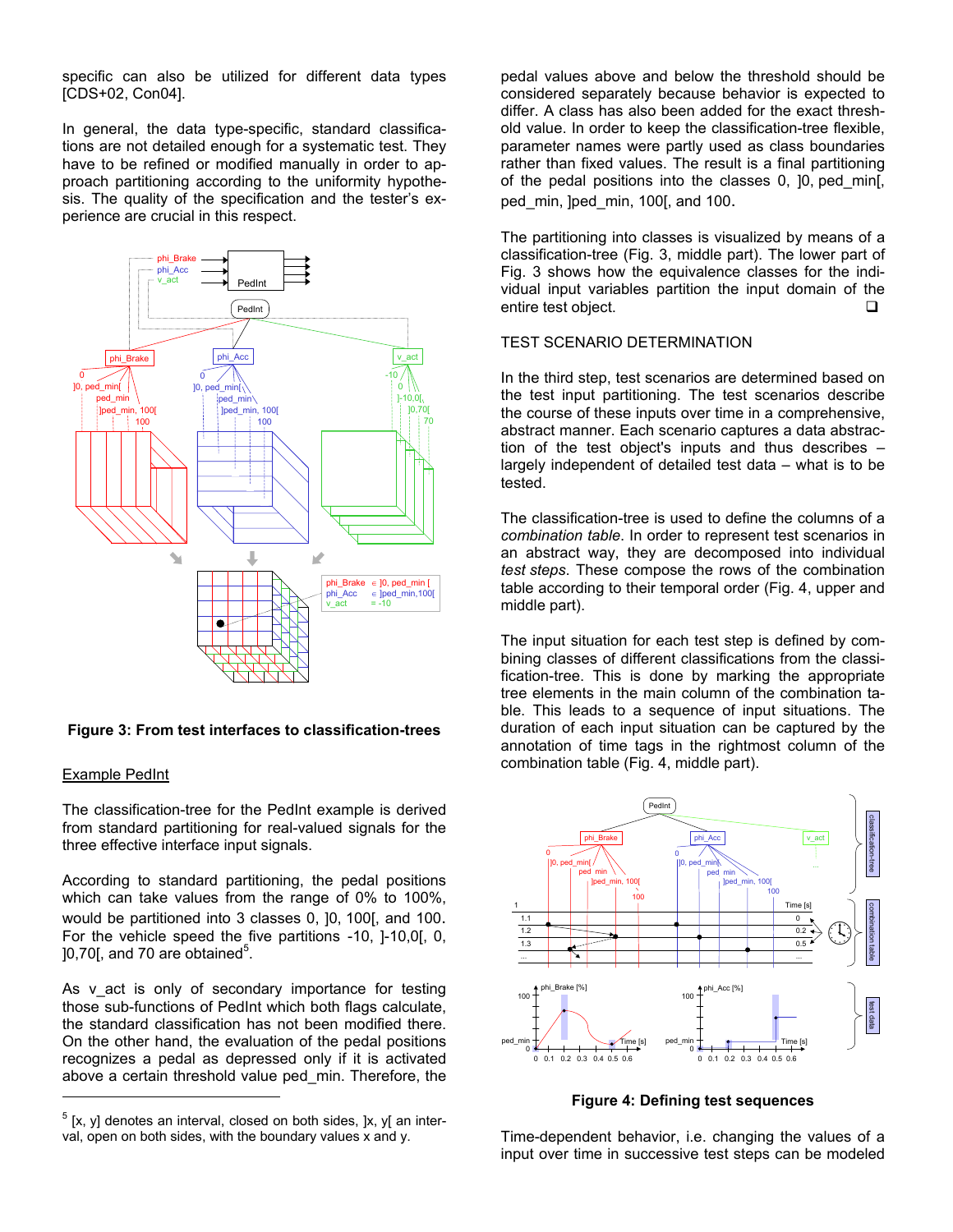by marking different classes of the classification corresponding to that input. The stimulus signal in the respective test step is thus restricted to the part-interval or single value of the marked class. The combination of the marked input classes of a test step determines the input of the test object at the respective time (Fig. 4, middle part).

The intermediate values of the individual stimuli signals are defined by transitions between markings of consecutive test steps. Different transition types represent different signal shapes (e.g. ramp, step function, sine; cf. Tab 3). In this way stimuli signals can be described in an abstract manner with the help of parameterized, stepwise defined functions (Fig. 4, middle and lower part).

#### **Table 3: Assignment of signal shapes for line types**

| signal shape  | transition type |
|---------------|-----------------|
| step          |                 |
| ramp          |                 |
| sine / spline |                 |

Further test sequences can be described underneath the classification-tree by using the procedure mentioned above.



**Figure 5: Classification-tree with test scenarios for PedInt** 

#### Example PedInt

In a first test scenario (Fig 5, test scenario #1), the aim is to investigate the recognition of pedal activation with specific values, each of which are kept constant for a certain period of time.

A second test scenario (Fig 5, test scenario #2) checks the hysteresis properties of the test object. In order to do this, the pedal positions are varied, in the form of a ramp, over the entire value area, each going upwards and downwards once. In doing so, classes are selected arbitrarily for v\_act.

In the case of different pedal positions, a third test scenario (Fig 5, test scenario #3), passes over the entire non-negative speed area linearly for each one. phi\_Acc is varied over all the classes in 2 s rhythm, whilst the other two classifications are each simulated with unchanging behavior (phi\_Brake =  $0$ , v\_act increases linearly in a standard way).  $\Box$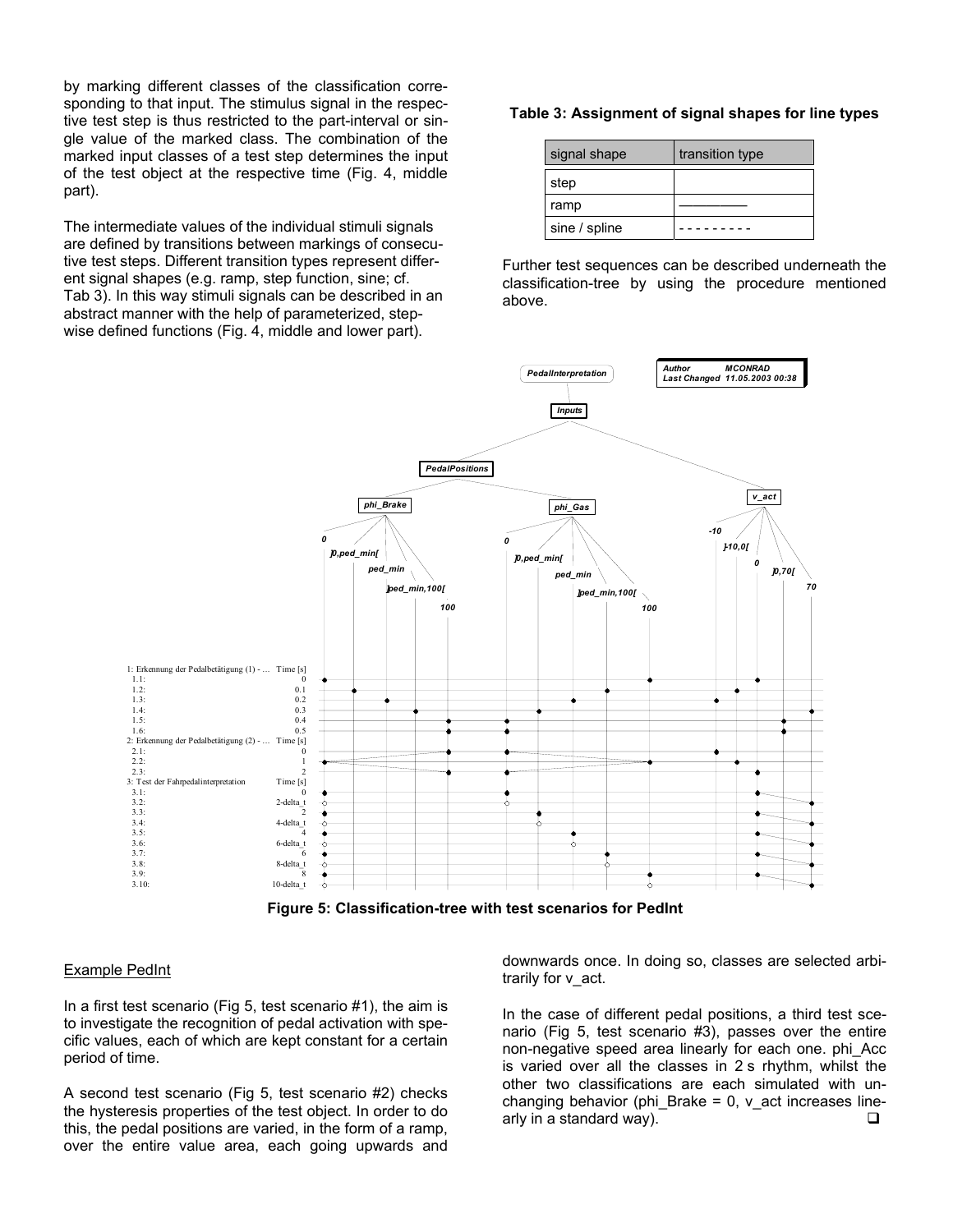After the determination of test sequences has been completed, it is necessary to check if they ensure a sufficient *test coverage*. At this early stage of the testing process, the CTM/ES already allows the determination of different abstract coverage criteria on the basis of the classification-tree and the test sequences:

A *requirements coverage analysis* can verify whether all requirements of the requirements specification which concern the test object are covered sufficiently by the test scenarios. In general, an n:m-relationship exists between requirements and test scenarios. In the course of the analysis, it is necessary to prove that every requirement is being checked by at least one test scenario and that the existing test scenarios are adequate to test the respective requirements. If necessary, the model-based black-box testing (MB ${}^{3}$ T) methodology [CFS04] provides the tester with the equipment for a more sophisticated requirements coverage analysis.

Furthermore, the CTM/ES supports a *range coverage analysis*. This analysis checks the sufficient consideration of all equivalence classes defined in the classification-tree in the test scenarios. This check can be executed, according to the respective application case, by using different, so-called *classification-tree coverage criteria (CTC)* (cf. [GG93, LBE+04]):<sup>6</sup>

- CTC<sub>MIN</sub>: The *minimum criterion* requires every single class in the tree to be selected in at least one test step. The minimum criterion is normally accomplishable with a few test sequences. The error detection rate, however, is rather low.
- CTC<sub>MAX</sub>: The *maximum criterion* requires every possible class combination to be selected in at least one test step. The fulfillment of the maximum criterion should result in a high error detection rate. However, the problem with this criterion is a possible combinatorial explosion. This makes it impracticable when a large number of classes is involved.
- **•** CTC<sub>n</sub>: The *n-wise combination criterion* presents a compromise. Here, it is necessary to ensure that every possible combination of n classes is selected in at least one test step. For example, a pair-wise combination of classes  $(CTC<sub>2</sub>)$  is practicable.

l

|  | $CTC_{MAX}$ |  |
|--|-------------|--|
|  |             |  |
|  |             |  |
|  |             |  |

 $CTC_{MIN}$ 

 $\bullet$ 

 $\bullet$ 

 $6$  The illustrations on the right-hand side show 2-D projections of the input domain of the PedInt example with test scenarios fullfilling the criteria described on the left-hand side.

The selection of appropriate criteria has to take place in a problem-specific way during test planning. If the criteria defined beforehand have not been sufficiently fulfilled, additional test steps / test sequences need to be added until the required criteria are reached.

# Example PedInt

Table 4 presents the coverage of requirements by means of those test scenarios that have been determined up to this point. The necessary requirements coverage has thus been fulfilled for the requirements SR-PI-01.1 to SR-PI-01.4. The higher-level requirement SR-PI-01 does not have to be tested separately, as it has already been tested implicitly by all of the derived requirements being tested.

#### **Table 4: Traceability matrix PedInt**

|                     |              |      |                        | SR-PI-SR-PI-SR-PI-SR-PI-SR-PI- |
|---------------------|--------------|------|------------------------|--------------------------------|
|                     | 01           | 01.1 | $\vert$ 01.2 01.3 01.4 |                                |
| test scenario<br>#1 | $\checkmark$ |      |                        |                                |
| test scenario<br>#2 | $\checkmark$ |      |                        |                                |
| test scenario       |              |      |                        |                                |

The determined test scenarios fulfill the minimum criterion  $CTC_{MIN}$ , but they do not fulfill any higher criteria, such as  $CTC<sub>2</sub>$  or even  $CTC<sub>MAX</sub>$ . In practice, this means that further test scenarios would have to be added until the attainable classification-tree coverage criterion is also fulfilled.

# TEST DATA REFINEMENT

In a fourth step, the abstract test scenarios will be refined into signal waveforms.

The test scenarios gained so far contain abstracted stimulus information because only equivalent classes, but no specific data have been used. Thus, in a further step, the test data is instantiated by the use of specific numbers.

The test scenarios defined in the combination table form signal corridors for the individual input signals, within which the actual courses of input values must be located. The borders of the equivalent classes form the constraints of the value ranges at the respective test steps. This step is illustrated in the lower part of Fig. 4.

# Example PedInt

On the basis of the uniformity hypothesis any value within the marked interval can be selected when determining the values at the base points.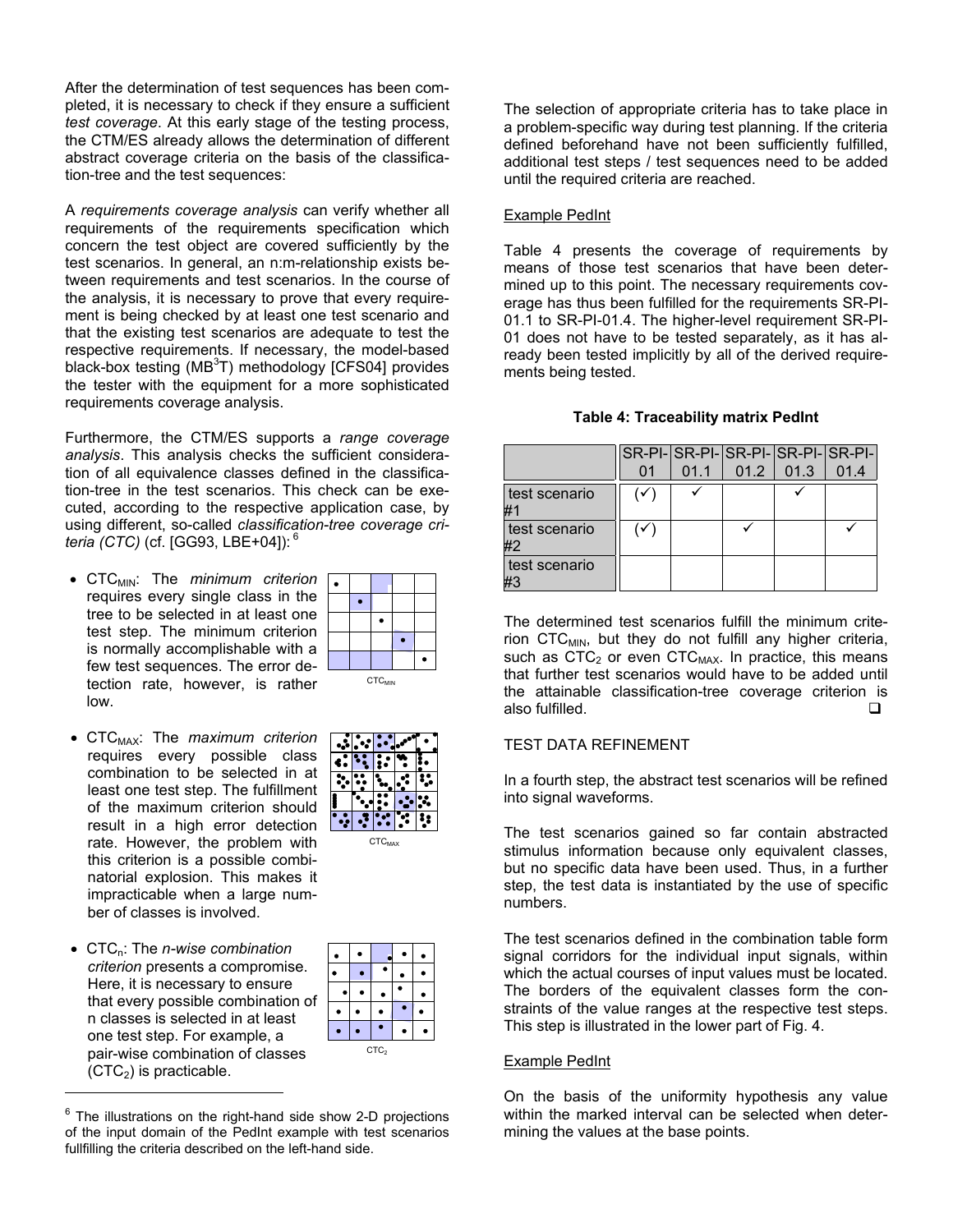Within the scope of this example the principle of mean value testing is being used, i.e. in each case the mean values of the equivalence classes selected are used as test data (ped min = 5 %, Fig.7).  $\square$ 



**Figure 7: Test data curves PedInt** 

What has been presented so far, is how to systematically determine and compactly and adequately describe test scenarios for the black-box test of automotive control software with the help of CTM/ES. Requirements coverage and input data range coverage (classification-tree coverage) allow for the quality assessment of the determined test scenarios.

CTM/ES can be deployed as a black-box test design

technique, independently from an actual development process. The only pre-requisites are the description of the test object's behaviour and interface.

In the following chapter the deployment of CTE/ES within the framework of model-based development of control software will be described exemplarily as part of being embedded in a specific development procedure.

# **A TEST STRATEGY FOR AUTOMOTIVE CONTROL SOFTWARE**

This chapter introduces a test strategy for the modelbased test, which focuses on executable models as part of analytical quality assurance. Furthermore, it explains the role of CTM/ES within this strategy.

## MODEL-BASED DEVELOPMENT

Model-based development can be regarded as an answer of numerous automobile suppliers and manufacturers to the increased demands on the development of embedded software [KCF+04, SZ03, Bro03, Rau02]. This innovative development approach is characterized by the integrated deployment of executable graphical models for specification, design and implementation, using commercial modeling and simulation environments such as Matlab/Simulink/Stateflow [Matlab] or ASCET-SD [ASCED-SD]. These tools use block diagrams and extended state machines as modeling notations.

Very early in this development procedure an executable model of the control software (functional model) is created, which can be simulated as well as tested. This executable model is used throughout the downstream development process and forms the 'blueprint' for the automatic or manual coding of the embedded software and its integration into the electronic control unit (ECU). The seamless utilization of models facilitates highly consistent and efficient development.



**Figure 8: Simulink model of PedInt component**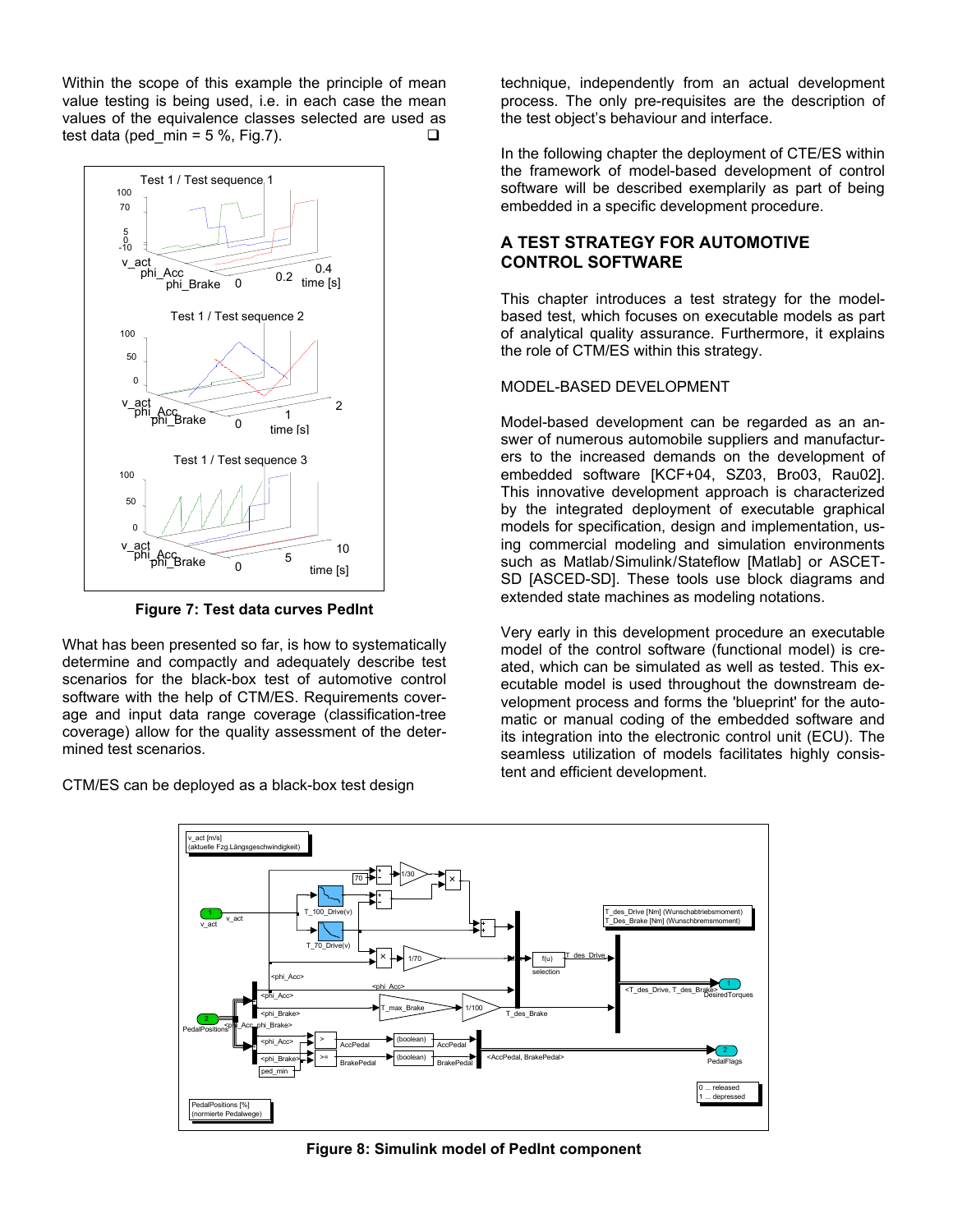# Example PedInt

Fig. 8 shows the functional Simulink model for the PedInt component which was developed based on the requirements and interface specification described earlier.  $\square$ 

# MODEL-BASED TEST STRATEGY

A singular testing technique does not generally lead to sufficient test coverage. Therefore, in practice, the aim is for complimentary test design techniques to be combined in the most adequate way to form a test strategy. Here, effective test strategies include combinations of functional and structural testing techniques [Bal98, Gri95].

The aim of an effective test strategy is to guarantee a high probability of error detection by combining appropriate testing techniques. An effective model-based test strategy must take into account the specifics of modelbased development and especially the existence of an executable model in an adequate way.

The systematic selection of test scenarios from the functional specification, the interfaces, as well as the executable model of the embedded software forms the focal point of such a model-based test strategy. In addition, an adequate structural test criterion is defined on model level, with the help of which the coverage of the tests thus determined can be evaluated and the definition of complementary tests can be controlled. If sufficient test coverage has thus been achieved on model level, the functional as well as the structural scenarios can be reused for testing the control software generated from the model and the control unit within the framework of backto-back tests. In this way, the functional equivalence between executable model and derived forms of representation can be verified (see [BCS+03, CFS04]). In detail, the procedure will be as follows:

# **C Systematic functional testing on model level**

First, at an early stage of development, functional test scenarios are derived systematically from the functional specification, the interfaces, and / or the executable model.

CTM/ES is an advisable test procedure for a systematic functional test on model level. Alternatively, different functional testing procedures can be used. Test scenarios which are determined in this way can be described with the CTM/ES-inherent notation in order to be able to document tests derived from different sources clearly and consistently.

The test scenario determination is to be continued until sufficient requirements and range coverage has been achieved. The test scenarios determined are then to be executed within the frame of a model test. The model reaction to the test scenarios is to be documented.

# Example PedInt

The test scenarios which have been defined using the Classification-Tree Method for Embedded Systems can be applied to the different representation forms of the test object.

If the model represented in Fig. 8 is being stimulated with the defined test scenarios, the system will reply as shown in Fig. 9.



**Figure 9: System reaction PedInt** 

An actual evaluation based on the system's reactions shall be illustrated in an exemplary way with test scenario #1.

The top plot in Fig. 10 shows the brake-pedal travel over time. Areas in which it is greater than the threshold value ped\_min are gray. The subjacent plot shows the expected (black line) and the actual (dotted line) value of the brake-pedal flag. As they are not identical in the area between 0.2 and 0.3, the brake-pedal recognition is not in accordance with the specification. In analogy, the two lower plots are concerned with the accelerator pedal activation recognition. Here, it is functioning correctly. Actual and expected signal response are in agreement.

An analysis of the erroneous behavior shows that the comparative block, which compares the brake pedal travel phi Brake with the respective threshold value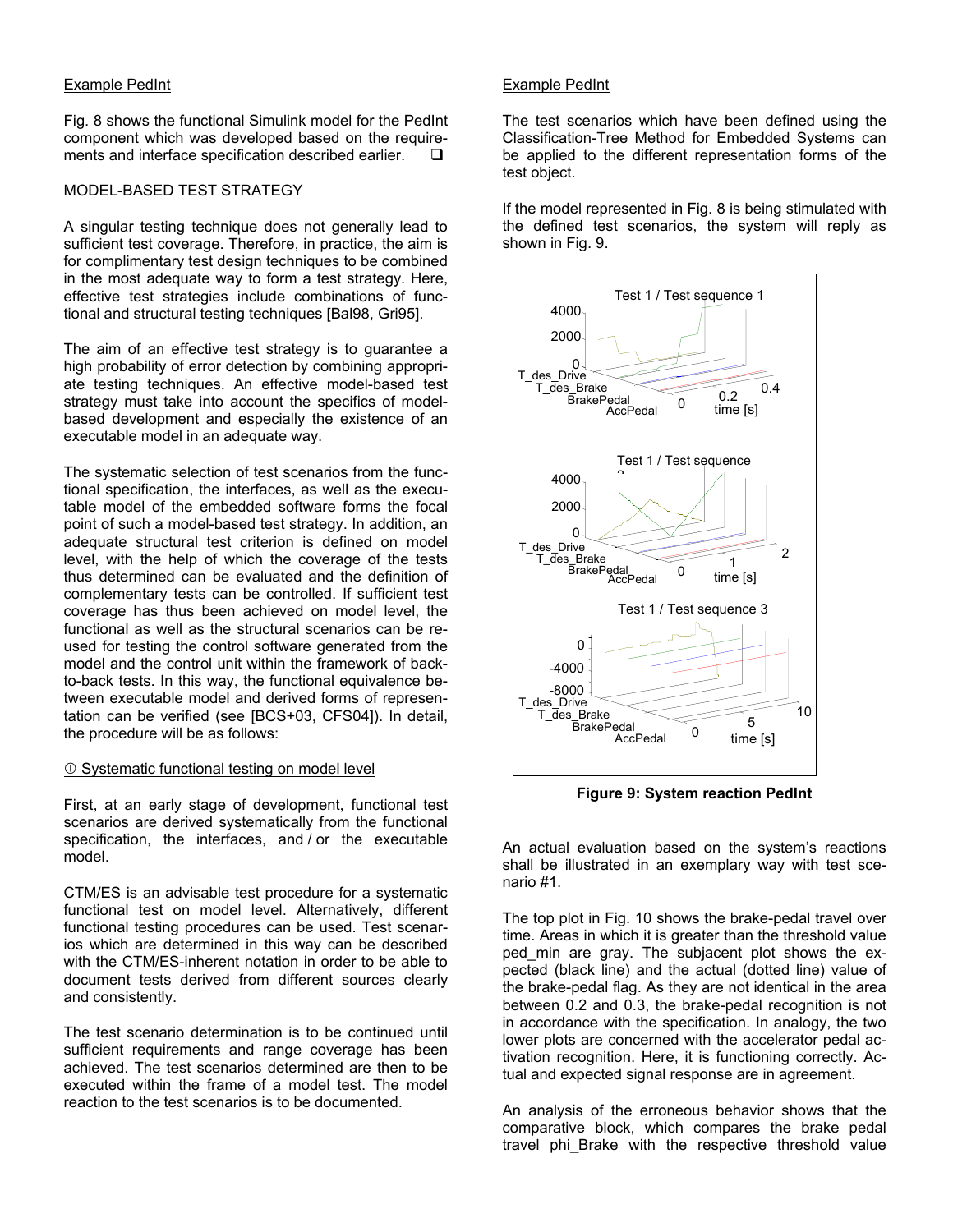ped min, incorrectly checks for  $>=$  instead of  $>$  (cp. Fig. 8, lower left-hand corner.



**Figure 10: Test evaluation PedInt (test scenario #1)** 

A regression test executed after the comparative block has been corrected then asserts a behaviour in accordance with the specification.

#### d Monitoring model coverage

In order to be able to make statements about the coverage of the test object's structure as early as possible, it is advisable to use structure-oriented coverage criteria on model level, as their performance can be gauged even before the actual software is available.

When using the modeling and simulation environment Matlab / Simulink / Stateflow the decision coverage criterion on model level (D1 model coverage) [Ald02, SLPerf] lends itself to this procedure, since a good correlation with the subsequent code coverage can be expected [BCS+03].

The degree of model coverage that has been achieved with the test scenarios determined in step  $\mathbb O$  (and, as the case may be, in step  $\circledcirc$ ) has to be monitored. If sufficient model coverage is achieved, step  $\Phi$  can be initiated. If this is not the case, the next step will have to be step  $\circledcirc$ .

#### **3** Structural testing on model level

If model coverage has not been sufficient up to this point, the model parts which have not been covered need to be identified. Test scenarios for the coverage of these model parts have to be created systematically and to be added to the existing test suite. Then, step  $\oslash$  has to be executed again. This procedure is to be continued until sufficient model coverage has been achieved.

For the description of these supplemental test scenarios for structural testing, the CTM/ES-inherent means of representation can be used.

These test scenarios are to be executed in the context of a model test. The model reaction to the test scenarios is to be documented.

The supplemental structural testing scenarios can be created either manually or in an automated way. Experiences with this procedure are laid down in [BCS+03, Ran03, Ald02], amongst others.

#### $\circledA$  Executing back-to-back tests with software and ECU

If, in the further course of development, the software derived from the model, or the control unit respectively, is available, the test scenarios (created in step  $\odot$  and  $\odot$ ) are to be repeated for the software or the embedded system. Again, the system reaction is to be documented and to be compared with the model reaction. Appropriate comparative methods are described, for example, in [CFP03].

In the case of sufficient similarity (functional equivalence) it can be assumed that the transformation of the model into C code and its embedding in the control unit has been achieved without error.

The model-based test strategy, which results from steps  $\odot$  to  $\odot$ , is schematically depicted in Fig. 11. The selection of the testing technique in step  $\mathbb O$ , the structural testing criterion in step  $\oslash$ , as well as the comparative method in step  $\circled{a}$  are to be adapted in a project-specific way if required.



**Figure 11: Model-based test strategy** 

# **TOOL-SUPPORT AND RELATED WORK**

The systematic definition of functional test scenarios with CTM/ES is supported by the different versions of the classification-tree editor CTE/ES [Mis04, CTE/ES] and CTE/XL [LW00, CTE/XL]. Alternative or supplemental test design approaches for embedded control software, especially for reactive components, are described in [HPP+03, Leh02, BPS03].

Comprehensive automation of functional testing on model level (step  $\odot$ ) is possible with the model-based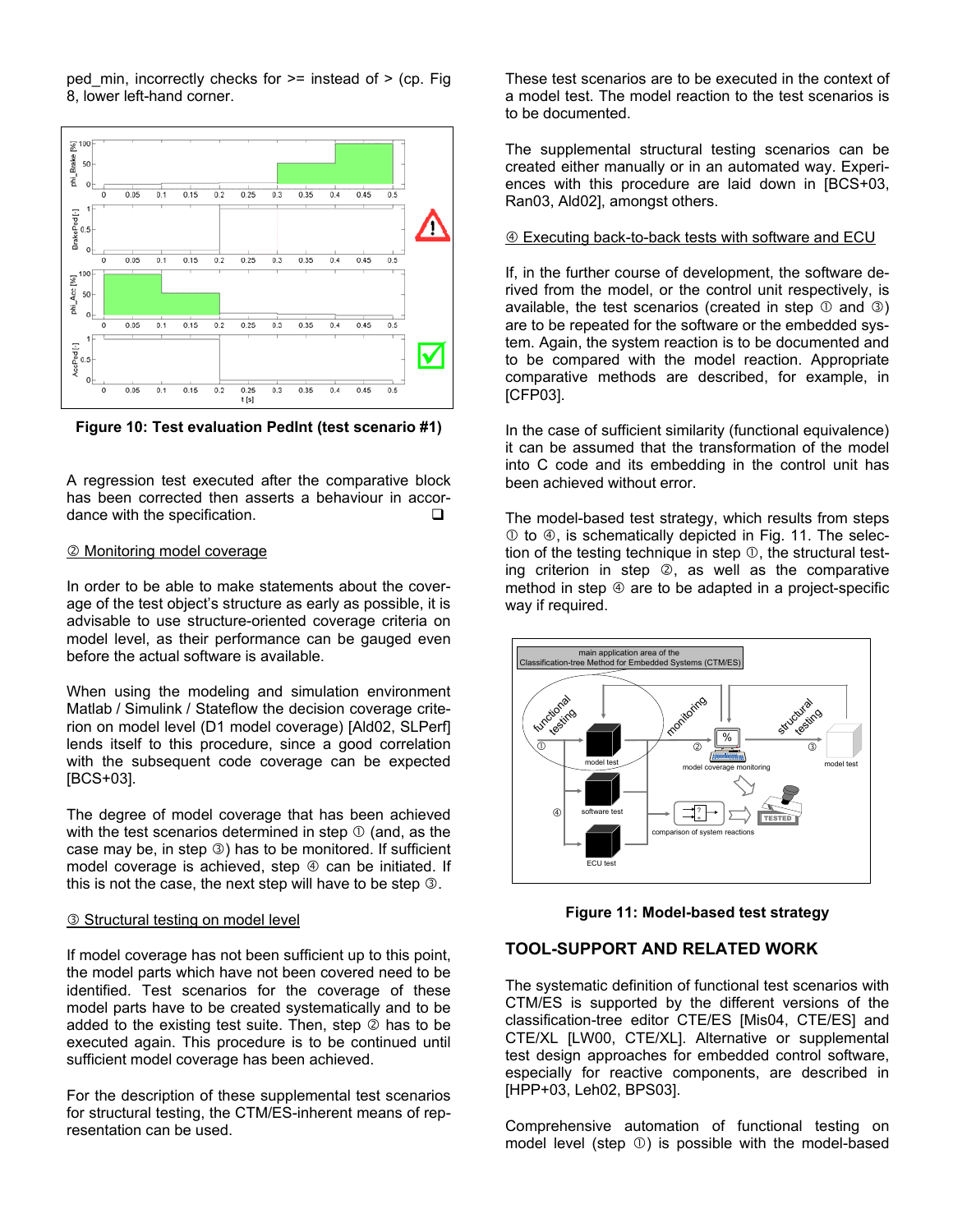test environment MTest [CDF+99, LBE+04, MTest], which utilizes the CTE/ES for the test design. Basic functional tests on model level can be created and executed with the Matlab Automated Testing Tool MATT [MATT]. The I/O oriented test design approach within the STEP-X test framework [HSM+04] utilizes a simplified version of CTM/ES.

Monitoring of model coverage (step  $\oslash$ ) can be carried out by the model coverage tool [SLPerf] or the monitoring component by Reactis Tester [Reactis].

An automation of structural test design on model level (step  $\circled{3}$ ) is possible with Reactis Tester [Reactis, Ran03] or with an extended version of the evolutionary testing system ET [BCS+03, WSB01].

The execution of back-to-back tests between model and the control software derived from it (step  $\circledast$ ) can again be carried out with MTest. In order to also check the embedding of the software in the control unit, test scenarios can be exported from MTest to AutomationDesk [ADesk, LRR03]. There, it can be reused for the (Hardware-inthe-Loop) test of the control unit.

The results of back-to-back tests can be analyzed with the help of MEval [CFP03, MEval]. A modified version of the algorithms used therein is also being employed by the STEP-X environment. For further information on the execution of back-to-back test see [CFP03, Rau02].

# **SUMMARY AND CONCLUSION**

There are currently no universally recognized measurement procedures for software quality. Measuring is therefore often replaced with testing [HV98].

The selection of suitable, i.e. error-sensitive, test scenarios (test design) is the most crucial activity for a trustworthy software test. It ultimately determines the scope and quality of the test. Moreover, an appropriate description of the test scenarios used is essential for the human tester, particularly when developing automotive control software.

A systematic approach for the selection of test scenarios and a notation for their appropriate description, must therefore form the core elements of a testing approach for automotive control software. In order to allow testing to begin at an early stage, test design should build upon development artifacts available early on, such as the specification or an executable model.

Current practice, however, is characterized by test scenario design according to a gut feel approach, leading to test gaps and test redundancies. As a rule, test design begins late in the development process when the software is already available. The test scenarios are described on a low level of abstraction, making them difficult to understand and reuse.

In this paper a new, more systematic way of testing automotive control software has been presented. The core element of the approach is the Classification-tree Method for Embedded Systems (CTM/ES).

Based on the data-oriented partitioning of the input domain into equivalence classes, time-variable test scenarios can be derived systematically and described graphically.

A compact, problem-oriented representation, suitable for a human tester and containing a high potential for reusability, is transformed into a technical representation which is suited to the test objects' stimulation.

The abstract graphical notation provides the tester with visual information about data range coverage. Data range coverage indicates how well the test scenarios cover the range of possible test input combinations and is therefore one of the most important test metrics. In addition, requirements coverage analysis is supported.

The CTM/ES also allows the uniform representation of test scenarios which result from other (functional and structural) test procedures. It can thus be employed as a universal means of description for almost all the test scenarios which arise as part of automotive control software testing. Another distinct advantage of the CTM/ES is that it can even be applied in situations in which the specification is incomplete or out of date.

The CTM/ES has recently been successfully employed in different control software development projects. One of the main application areas is the testing of automotive software developed in a model-based way.

To seamlessly support this application area, functional (black-box) testing with the CTM/ES was combined with structural (white-box) testing on model level. This combination, together with the subsequent reuse of the test scenarios for software and ECU testing, leads up to an integrated model-based test strategy.

Automotive control software which has been developed in a model-based way can be tested systematically and efficiently by means of the CTM/ES and the tools based thereon, such as the classification-tree editor CTE, as well as the model-based test environment MTest.

The systematic determination of test scenarios according to functional as well as structural aspects facilitates an effective detection of software-based error types. Sufficient test coverage is ensured within the frame of the effective test strategy by using a combination of requirements-oriented, data-range-oriented, as well as structure-oriented coverage criteria.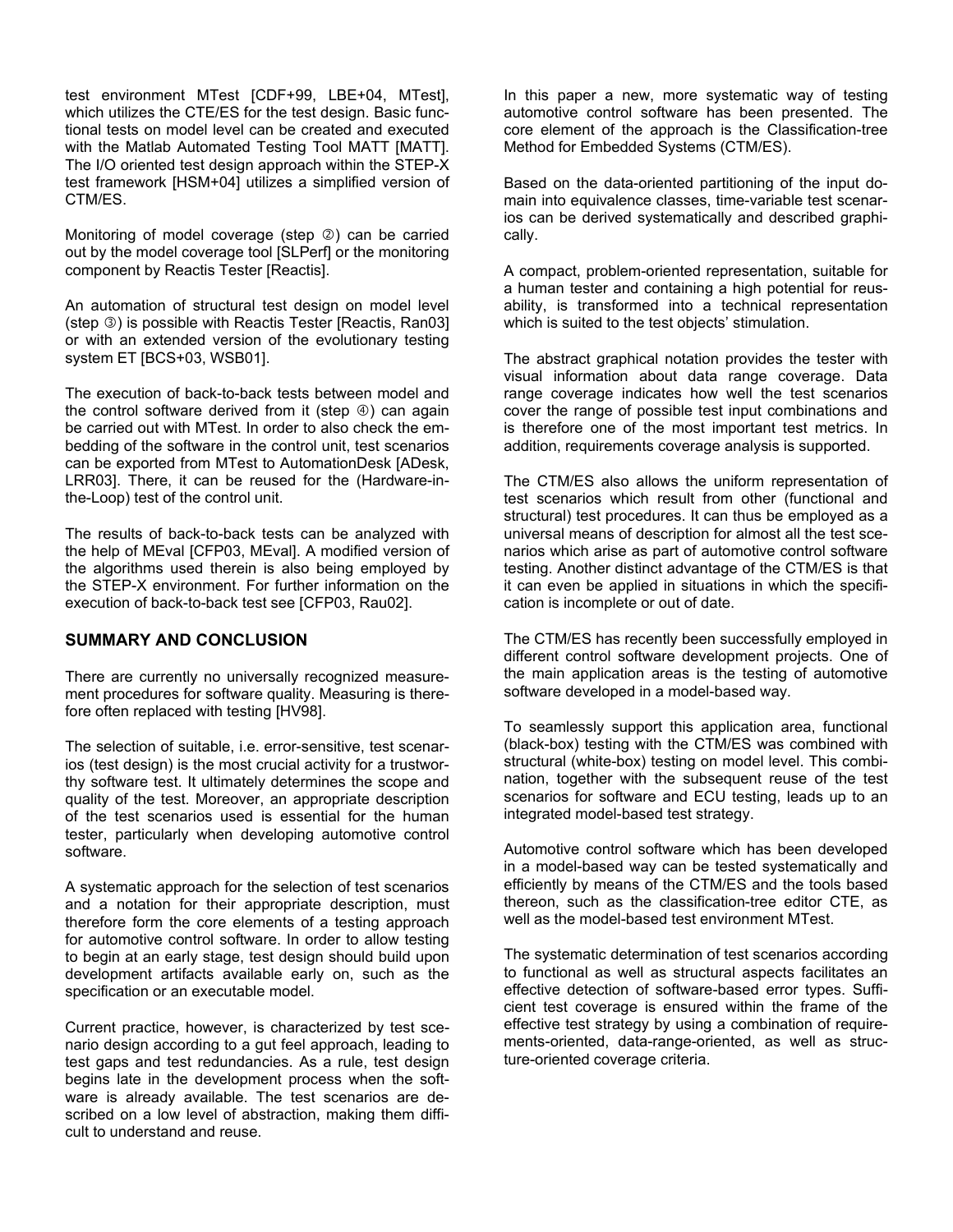# **REFERENCES**

[Ald02] Aldrich, W. J.: Using Model Coverage Analysis to Improve the Controls Development Process. AIAA Modeling and Simulation Technologies Conference and Exhibition, Monterey, US, 2002.

[ASCED-SD] ASCET-SD (product information). ETAS GmbH, de.etasgroup.com/products/ascet sd/.

[ADesk] AutomationDesk (product information). dSPACE GmbH,

www.dspace.de/ww/en/pub/products/prodover/expsoft/ automdesk.htm

[Bal98] Balzert, H.: Lehrbuch der Software-Technik. Band 2, Spektrum Verlag, 1998

[BCS+03] Baresel, A., Conrad, M., Sadeghipour, S., Wegener, J.: The Interplay between Model Coverage and Code Coverage, 11. Europ. Int. Conf. on Software Testing, Analysis and Review (EuroSTAR 03), Amsterdam, NL, 2003.

[BN03] Broekman, B., Notenboom, E.: Testing Embedded Software. Addison-Wesley, 2003

[BPS03] Baresel, A., Pohlheim, H., Sadeghipour, S.: Structural and Functional Sequence Testing of Dynamic and State-Based Software with Evolutionary Algorithms. Genetic and Evolutionary Computation Conference (GECCO 2003), Chicago, US, 2003.

[Bro03] Broy, M.: Automotive Software Engineering. 25th Intl. Conference on Software Engineering (ICSE 03), Portland, US, 2003, pp. 719-720.

[CDF+99] Conrad, M., Dörr, H., Fey, I., Yap, A..: Modelbased Generation and Structured Representation of Test Scenarios. Workshop on Software-Embedded Systems Testing (WSEST), Gaithersburg, US, 1999.

[CDS+02] Conrad, M., Dörr, H., Stürmer, I., Schürr, A.: Graph Transformations for Model-based Testing. Lecture Notes in Informatics (LNI), Vol. P-12, Köllen Verlag, 2002, pp. 39-50

[CFP03] Conrad, M., Fey, I., Pohlheim, H.: Automatisierung der Testauswertung für Steuergerätesoftware. VDI-Berichte, Vol. 1789, VDI Verlag, 2003, pp. 299-315.

[CFS04] Conrad, M., Fey, I., Sadeghipour S.: Systematic Model-Based Testing of Embedded Automotive Software - The MB<sup>3</sup>T Approach. ICSE 2004 workshop on Software Engineering for Automotive Systems (SEAS '04), Edinburgh, UK, 2004

[Con01] Conrad, M.: Beschreibung von Testszenarien für Steuergerätesoftware - Vergleichskriterien und deren Anwendung. VDI-Berichte, Vol. 1646, VDI Verlag, 2001, pp. 381-398.

[Con04] Conrad, M.: Auswahl und Beschreibung von Testszenarien für den Modell-basierten Test eingebetteter Software im Automobil. PhD thesis, Technical University Berlin, 2004 (to appear)

[CTE/ES] CTE for Embedded Systems (product information). Razorcat Development GmbH, www.razorcat.com.

[CTE/XL] CTE with Extended Logics (product information). DaimlerChrysler AG, www.systematictesting.com/ctm\_cte.htm

[GG93] Grochtmann, M.; Grimm, K.: Classification Trees for Partition Testing. Software Testing, Verification and Reliability, 3, 63-82, 1993.

[Gri95] Grimm, K.: Systematisches Testen von Software - Eine neue Methode und eine effektive Teststrategie. PhD Thesis, GMD report 251, Oldenbourg Verlag, 1995

[HSM+04] Horstmann, M., Schnieder, E., Mäder, P., Nienaber, S., Schulz H.-M.: A framework for interlacing Test and/with Design", ICSE 2004 workshop on Software Engineering for Automotive Systems (SEAS '04), Edinburgh, UK, 2004

[Höt97] Hötzer, D.: Schaltstrategieentwurf mit Statemate unter Einbindung kontinuierlicher Modelle zur Softwareverifikation. 5. Statemate Anwenderforum, München, Germany, 1997.

[HPP+03] Hahn, G., Philipps, J., Pretschner, A., Stauner, T.: Prototype-Based Tests for Hybrid Reactive Systems. 14. IEEE Intl. Workshop on Rapid System Prototyping, San Diego, US, 2003.

[HV98] Hohler, B., Villinger, U.: Normen und Richtlinien zur Qualitätssicherung von Steuerungssoftware. Informatik-Spektrum, 21, 63-72 (1998)

[KCF+04] Klein, T., Conrad, M., Fey, I., Grochtmann, M.: Modellbasierte Entwicklung eingebetteter Fahrzeugsoftware bei DaimlerChrysler. Lecture Notes in Informatics (LNI), Vol. P-45, Köllen Verlag, 2004, pp. 31-41

[LBE+04] Lamberg, K., Beine, M., Eschmann, M., Otterbach, R., Conrad, M., Fey, I.: Model-based testing of embedded automotive software using MTest. SAE World Congress, Detroit, US, 2004.

[Leh00] Lehmann, E.: Time Partition Testing - A Method for Testing Dynamic Functional Behaviour. TEST2000, London, UK, 2000.

[LRR03] Lamberg, K., Richert, J.; Rasche, R.: A New Environment for Integrated Development and Management of ECU Tests. SAE World Congress, Detroit, US, 2003.

[Lig92] Liggesmeyer, P.: Testen, Analysieren und Verifizieren von Software - eine klassifizierende Übersicht der Verfahren. In: Liggesmeyer, P. et al. (Ed.), Testen, Ana